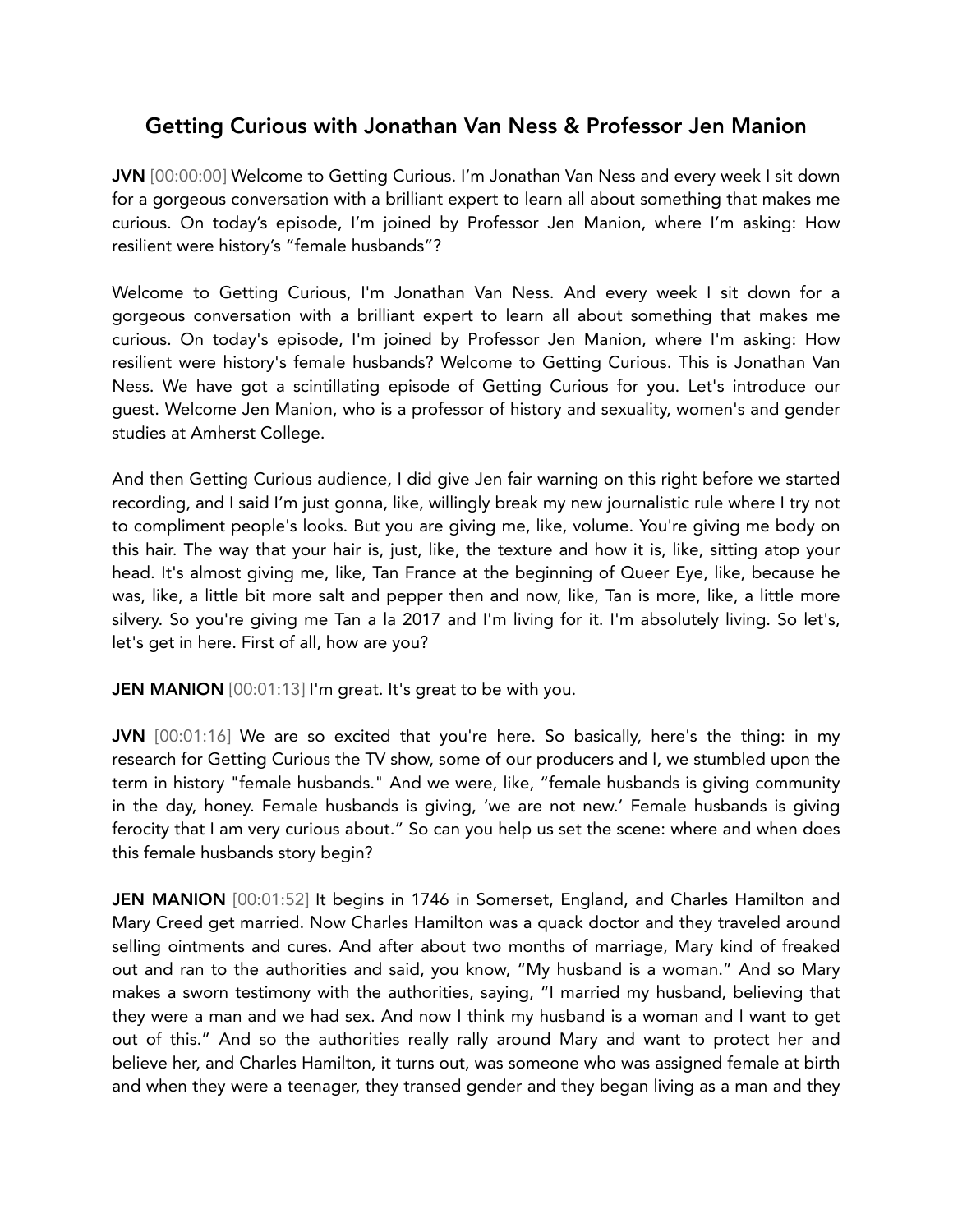were convicted, you know, of deception and fraud and vagrancy and sentenced to six months of imprisonment at hard labor. And they were also publicly whipped in four different towns where they were known to have lived. Charles Hamilton's life becomes the basis for a fictionalized version of it that Henry Fielding wrote that was also published in 1746 called "The Female Husband." And so that's the beginning of the wide circulation of this term used to describe people.

JVN [00:03:34] Is the criteria for, like, being considered like a quote, "female husband" in history, like, having been caught in what appeared to be a cishet marriage, but then, like, the one who is the man ended up being assigned female at birth?

JEN MANION [00:03:48] Yeah.

JVN [00:03:49] There's a lot to unpack there. There's a lot of echoes of current trans violence. It's giving Roanoke. It's giving Nina, Maria, and the Pinta. Pinto? What was that third ship? Nina, Maria–, Piña! No, I can't remember, it's, like, some name, but the point is, but it's giving, like, really old. Like, I mean, 1700s, it's, like, a hot minute ago. So when we think about the seventeen hundreds, which, you know, speaking of Roanoke, watch me be a journalist, honey, what are the challenges of documenting historical subjects?

JEN MANION [00:04:26] What aren't the challenges? I mean, you know, we historians rely on archives, you know, so there has to be some piece of evidence or proof to support what you think is happening. And most records are of institutions or, you know, of–, if they're family papers, they're usually of, you know, rich, famous, and powerful people. So we know a lot about those people and we know a lot about politicians and governments. But when it comes to learning about ordinary people, we usually have to rely on the words of others. So, you know, "What did this police report say? What did this jail report say about someone?" And those are incredibly biased sources. But when it comes to LGBTQ people, like, they're often the only kind of things that we have because people will get caught up in the system and arrested for, you know, having gay sex or transing gender. One of the main ways historians have learned about them in the past is through police and court and prison records.

JVN [00:05:37] I have so many questions. One. Did I just hear you say because they were "transing genders"? That's fucking cool. Is that, like, how historians refer to, like, trans issues in the past, if the way that they referred to them in the time was, like, really fucking derogatory and fucked up? And it's, like, convenient because it represents, like, both ways, you don't have to say, like, "This to that." It's just, like, "They were transing gender." So it's, like, a more fierce, easier way?

## **JEN MANION** [00:06:06] Yes.

JVN [00:06:07] It's giving Meryl Streep and J-Lo in that GIF when they, like, stand up clapping. I–, OK, give it to me. Did you invent that? Or who invented that?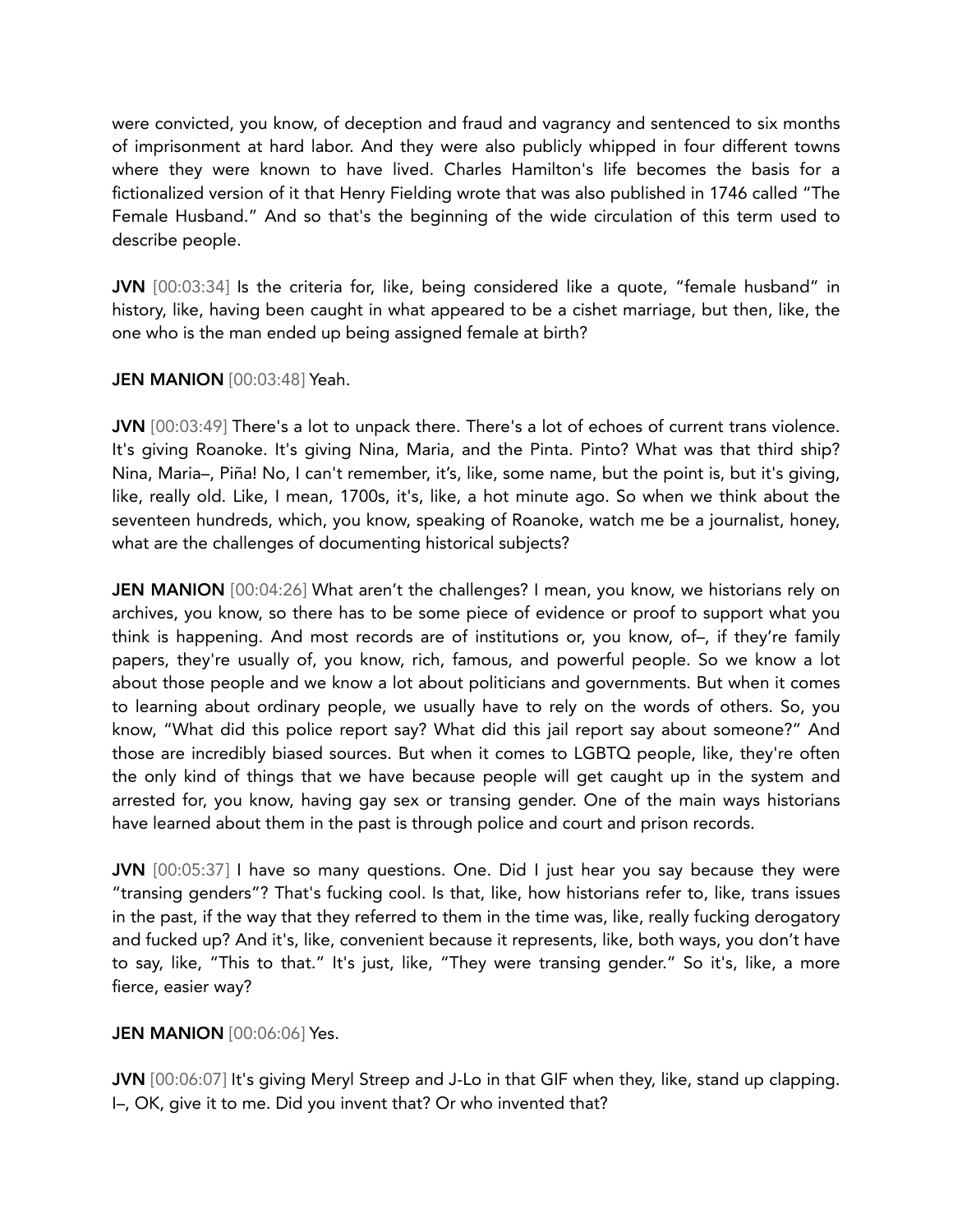JEN MANION [00:06:19] Susan Stryker, one of the pioneer historians and transgender study scholars and a couple other people, you know, have been using it in their work now. And the other thing that it does is it allows us to talk about people from the past without assuming or presuming that they understood their identities in the same way that you or I might today. So we're saying, "They did this thing. There's a lot of overlap, you know, between their experiences and our experiences, but I'm not going to put them in this box and say, 'They identified as transgender,' but they did trans gender."

JVN [00:06:58] Have we found any cool, like, old manuscripts, like, manage to like, make it through or, like, any, like, queer stories that, like, was in a box that, like, some cool queer person in the 1800s, like, passed down to, like, their second cousin, who then gave it to someone else and it's, like, okay, like, it's preserved? No, I'm guessing by your face. It's not. So no manuscripts. No old books.

JEN MANION [00:07:18] The television show "Gentleman Jack," that's based on the diaries and life of Anne Lister is an example of a queer person from the past, and they're one of the earliest, like, people who actually did leave diaries, they were heavily coded, and so some people have really worked to decode them to find the references to her sex and her love and her relationships. And, you know, people really claim Anne Lister as a lesbian, which makes sense, but they were also gender nonconforming. So for me, they're, like, one of the earliest queer ancestors. So they lived in the 1800s and they have left thousands of pages of diary records. So that's one, that's why they're so special, because they're one of the few people that we get to learn about their life in their own voice and not through police reports and court records and all that kind of stuff.

JVN [00:08:21] Do you know anything about, like, that coding? Like, was there any, like, hot and, like, gorgeous queer stuff in there, just, like, what's the most controversial thing she said? Was that, like, was she, like, "The breasts in the corset just bouncing a-louncing all over the place? I wanted to bury my, you know, face in them," or something. What did it say?

JEN MANION [00:08:44] Yeah, it's great. It's great.

JVN [00:08:46] I guess I'll have to watch the series. Yes, I, I have no good excuse for not having watched that like I probably was just binging British Bake Off and I need to watch more queer historical content. OK, so then the other thing I was thinking is , when we think about this source material about these police records and in the story of Charles Hamilton, even the story of Gentleman Jack. How should we be approaching these materials? You know, before we get even deeper in?

**JEN MANION** [00:09:14] Yeah, it's a, it's a really important question, and, you know, language and categories are really important to us now, you know, in our own lives and really in queer history. And so I think, you know, it's important for us to learn about these histories like we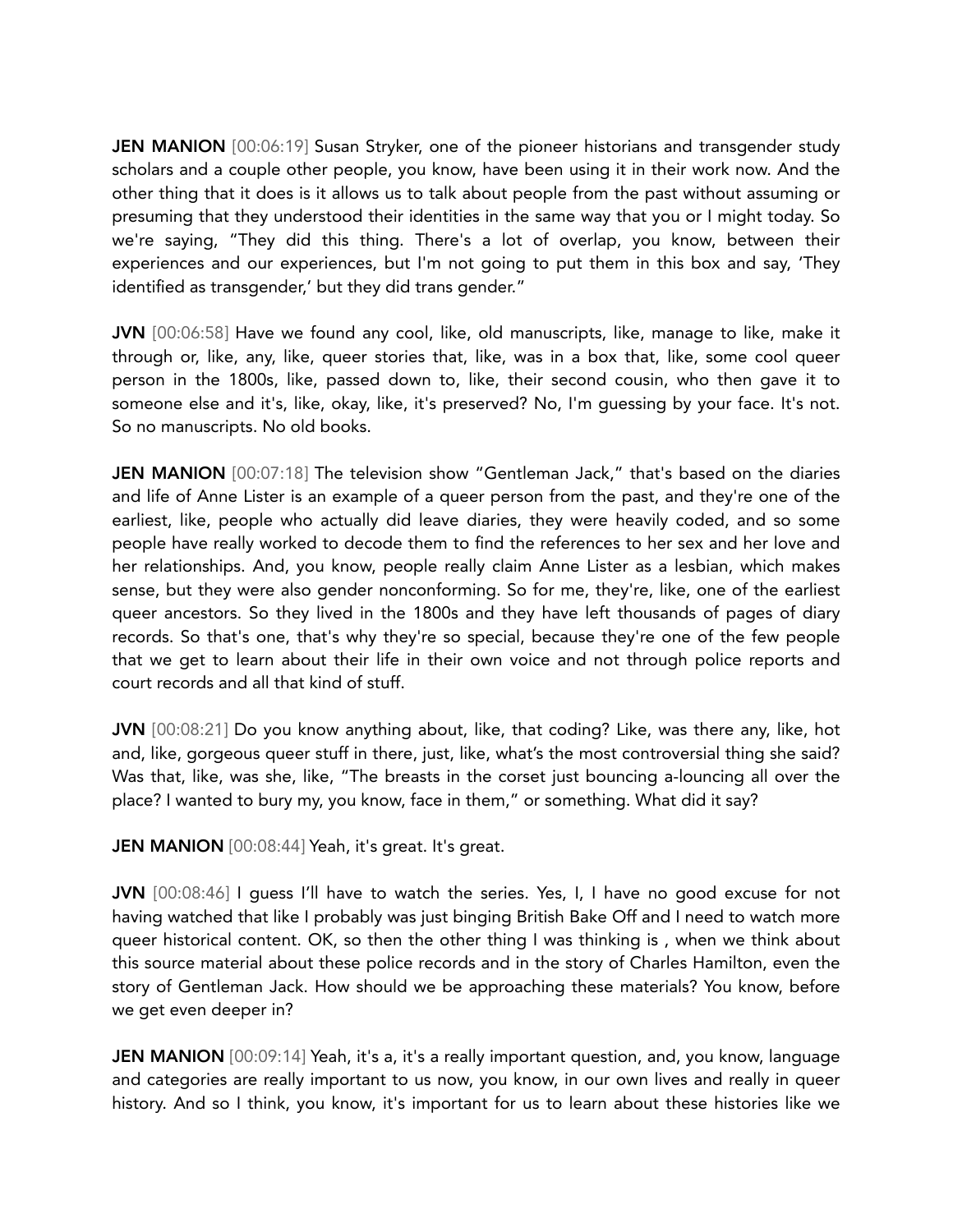deserve to have queer and trans transcestors, too. But the world was also so different, you know, 100, 200 years ago. So it's not necessarily helpful or accurate for us to think about these people as being exactly the same as us. You know, in terms of how they understood themselves or how other people viewed them. So, you know, one of the key ideas in the history of sexuality as a field is that, you know, homosexuality, as an identity, as, as something that is interior to oneself was really invented at the end of the 19th century.

So that prior to that, people might engage in same-sex sex, and it was a sin, and it was a crime. But it didn't mean that you were a distinct kind of person because you did it. And that's one reason why punishment was taken so seriously because they wanted to set an example to deter other people from doing it, and they wanted to try to convince you to stop doing it. So that is a major turning point in how we think about most histories of gender and sexuality in the late 19th, early 20th century. Everything sort of changed and got codified into one's sense of self; that, "This is now not just something I do, this is my identity." And so I think for people like us looking back. It's great to be curious and also a little bit humble, you know, in terms of how much can we really know and connect the dots between ourselves and these people.

JVN [00:11:30] So what are some ways people assigned female could live as men in a time when it wasn't, like, definitely not the norm. And also, like, not safe and you, if you were to be caught, you could be threatened with because, you know, that first story that we were talking about with Charles Hamilton and Ann. Like, I bet she did know, and they were just, like, gorgeous lovers, and then maybe Charles cheated on her. Maybe Charles cheated on her with the neighbor, and then Anne was like, "You fucking slut. I'm fucking turning you in! You fucking bitch, you ruined our lives!" You know, and then maybe afterwards she was, like, maybe, like, the second city, like, and was like, "I went too far. Like, I'm so sorry!" You really? Or do you think they're right? I don't think that's probably more likely. That's what it's giving me. [CROSSTALK] Or no? Do we know?

JEN MANION [00:12:30] No, I love it. I love it. We don't know. We'll never know. I mean, I think that's definitely the case in some of the other relationships. Absolutely.

JVN [00:12:39] We need juicy details on some of, well, actually, I'm being professional. What are some of the ways people assigned female could live as men?

JEN MANION [00:12:49] Well, everyone who is a female husband, you know, was a laborer. So it's really a working class category. And as long as one adopted manhood that was consistent with, like, you know, white, working class manhood of their time and place where they lived, they had a whole world of occupations open to them that had previously been denied. So the key was, you know, transing gender, you know, fixing your hair, fixing your clothes, thinking about all the, the clues, you know, the codes, the signals for manhood that were relevant in your community and making sure that you were doing them. And then people, you know, worked as servants. They worked as tinkers and tin makers, they ran taverns, there were a lot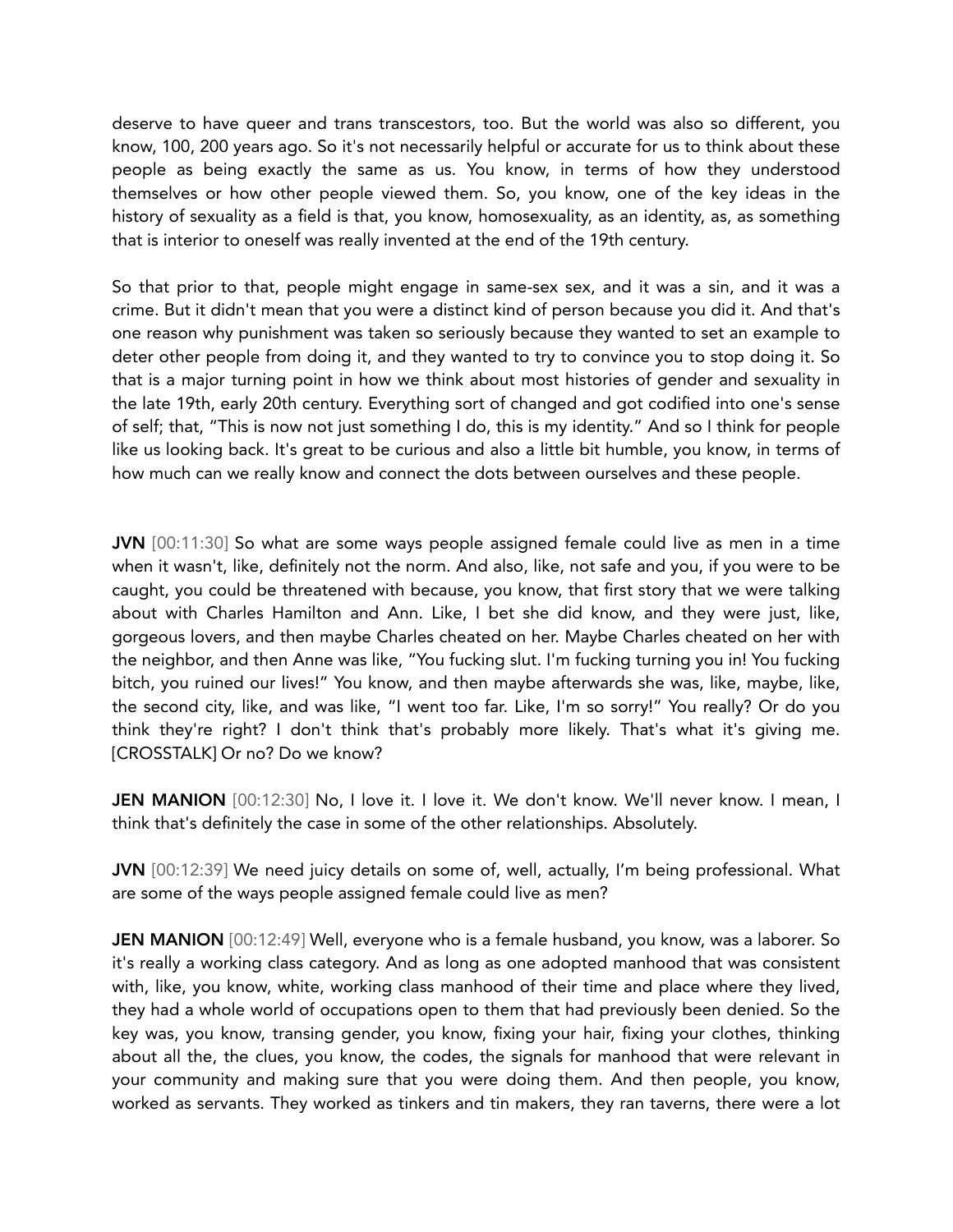of bartenders, there were shipwrights, you know, just a whole world of, you know, laboring occupations that a lot of female husbands and other people assigned female, too, who weren't husbands had access to. There were a lot of sailors. That was another common thing in the 19th century because the maritime industry was just so huge and it was an easy thing. You know, there was always a shortage of people to go to sea, and they were often teenagers and people who trans gendered were also often teenagers. So you could easily get hired as a ship hand.

JVN [00:14:28] So it's just like basically another reason of like it's just like further evidence of, like, how off base J.K. Rowling is as well, because we've been having, like, stunning, transing masc-presenting people for literally hundreds of years. Not that it's funny, but I just sidebar, did you see her fucking nightmare tweet? And then did you see Tinashe be, like, "Girl, shut up"? It was like the best tweet I've seen. It was, like, really viral. It was really funny, and it makes you want to stream Tinashe now. So with– I hear you saying that it was, like, a lot of working class people, you know, needed to conform to the clues and, like, the expressions of the people of their time. One person that comes up for me or one issue that comes up for me is, like, family. And, like, if you came up in a community where people, you know, knew you as someone who was assigned female at birth, you know, or was, like, living as living as female. When you can just say that, how do we want to say that as respectfully as how do we say that as, like, if you're like, like, was living as female, is that how we are supposed to say it? No? Yes?

**JEN MANION** [00:15:41] Yes, well, you know, it's yeah, I say a lot of times they say that they were raised as girls.

**JVN** [00:15:47] Yes, yes, I like that.

JEN MANION [00:15:50] So they didn't get to control that.

JVN [00:15:52] Right, 100 percent.

JEN MANION [00:15:53] And then as soon as they had freedom and autonomy, they broke away from that and changed it.

JVN [00:15:59] But was that a challenge, like, was, like, when families ever, like, come looking for them because they like they were like runaways or kidnapped or something? And then they would they come out them in their new life?

**JEN MANION**  $[00:16:10]$  For the most part, no. So a lot of people, a lot of the records that I know about, people were, you know, their parents had died or they, they were poor people. A case that I love that there are a lot of records about was James Howe from London in 1766 and both James Howe and Mary Snapes, who became their wife, they were both put out as children, like, to be servants in other people's homes because their families couldn't provide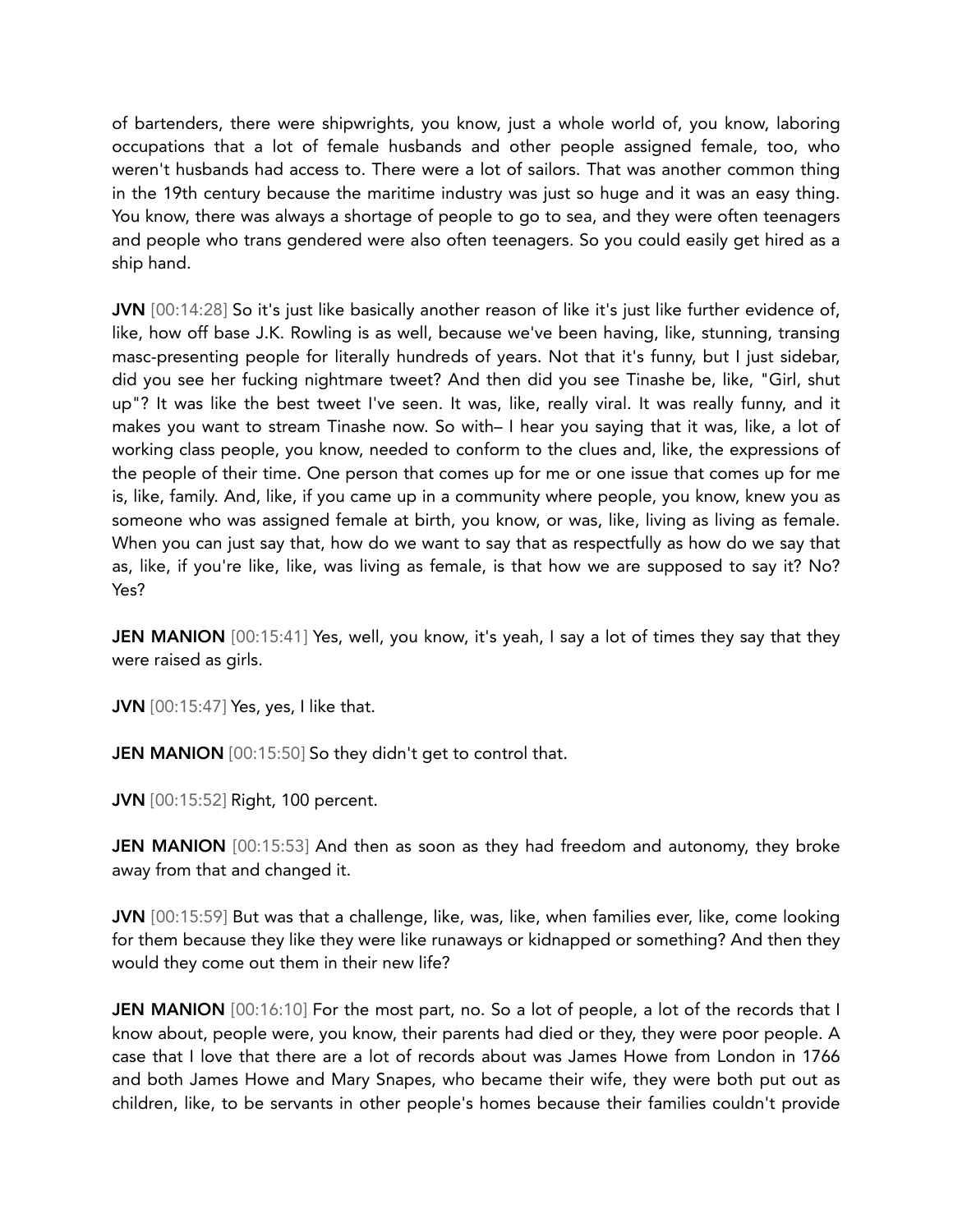for them. So, you know, it's There's a lot of financial hardship in these lives. And in the case of other people, you know, they ran away, like, people left home, like, so, so no one stayed in the community that they grew up in and were raised in and transed gender and, you know, lived as a man. There's a tremendous amount of movement and mobility for every one of these people.

JVN [00:17:14] And then what other challenges could, like, inform someone who is transing gender being outed in these times. If it wasn't family, was it always a romantic partner, was it, like, what was it?

JEN MANION [00:17:33] Yeah. So, you, you really had to, like, be seen as a man. And so there's a lot of work involved, right, in making sure that you're hitting all the notes and not raising people's suspicions that you might be someone who's assigned female. So another case is an example of someone's wife who turned on them, right? So there's a couple. So Henry Stokes' wife felt like Henry was treating her badly, right, and, and taking advantage of her, not giving her enough allowance to buy things, and also said that Henry was abusive. And Henry had a successful bricklaying business in Manchester, England, in 1838. And so when Ann wanted a divorce, and was, like, "I've had it with you." She went to a lawyer and outed her husband to the lawyer to try to get a divorce. And to get a divorce on more favorable terms. And said, "I'm not married to a man. I'm married to a woman." The reports in the press were very sympathetic towards Anne. You know that her husband was a terrible person who mistreated her and, you know, should give her the house and some property and, you know, more than they were initially willing to do. So it was fascinating. I mean, people, really, the state really rallies around the wives to protect the wives against their husbands. So it seems like, I mean, it definitely worked out for her. Henry got run out of town, but comes back into our frame a few decades later, having remarried and, you know, running a beer house with another woman, so people persist.

JVN [00:19:20] So what year?

JEN MANION [00:19:22] So that was 1859. So 20 years later. And we learn about Henry this time, tragically, because they died. Their body was found floating in a river under suspicious circumstances.

JVN [00:19:34] Oh, fuck. Was the wife devastated?

JEN MANION [00:19:39] Yes, definitely.

JVN [00:19:41] Oh, thank god. So, at least, so at least Henry found love. Maybe?

JEN MANION [00:19:46] Yeah! And, and adopted the wife's son from another marriage, and they had what seems like a beautiful family and a strong community together. And it's, it's a wonderful story. You know, until it's not.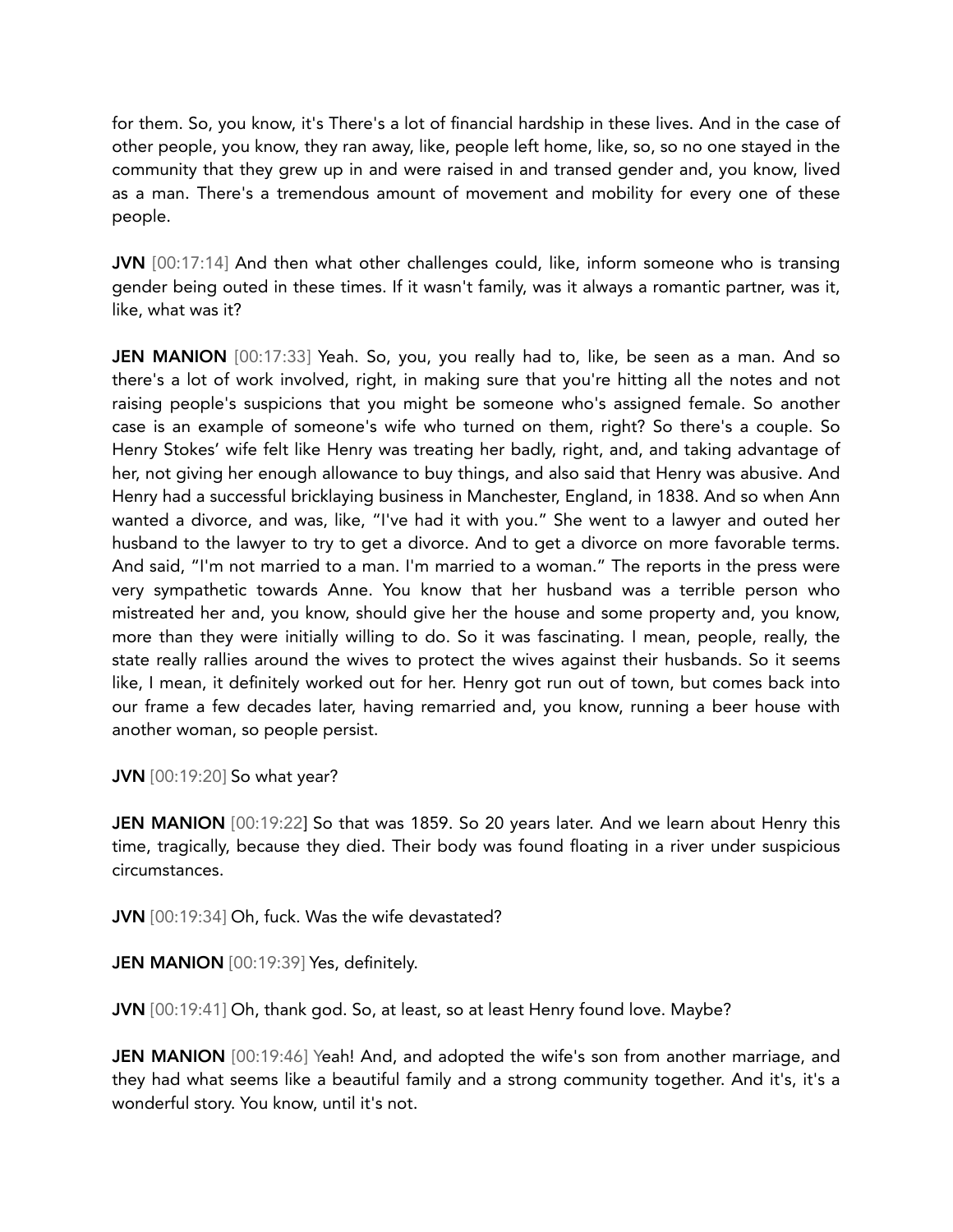#### JVN [00:20:04] What other stories!

**JEN MANION** [00:20:07] Well, one of my favorites is the first case that I know about in the US, which was in New York City in 1836. And this happens because George Wilson, this particular female husband, was out partying after work and had too much to drink and was passed out on the street and a policeman came across them and picked them up and took them into the station. And this began a process of interrogation in which the policemen felt like he realized or decided that George Wilson was not really a man. But in the course of this interrogation, Wilson's wife shows up to the police station, we realize that they're a couple who met in Glasgow, Scotland, again, as laborers who came over to the U.S. in. The 1820s, 1830s, I think the 1820s, we don't know exactly. And traveled and worked, and at this time they were living in the Lower East Side. Wilson was working, making hats. We don't know what Elizabeth did for work, but she surely was probably also working in a factory. And in this situation, the police wants to know, you know, "When did you find out that your husband was not a man?" is basically the line of inquiry and she says, and you know, I don't know if this is true or not. She says that she believes her husband was a man until they were on the ship coming to America, and then George told her that George was assigned female at birth, and that Elizabeth at that point didn't have a choice, really, but also didn't care and loved them, and they were happy, lived happily ever after as like husband and wife for 15 years before this incident.

#### JVN [00:22:18] So then what happened?

**JEN MANION** [00:22:20] So the record stops, so we hope that they were released because there was no law against cross-dressing and, and they really didn't do anything wrong, and their wife came to the station to pick them up, and you know, they were subject to interrogation, potentially a physical investigation, which is alluded to, which is terrible and shouldn't happen to anyone. But then I think we have reason to believe that they were just let go, which was often the case because they really hadn't done anything illegal.

JVN [00:23:01] How did you, as a scholar, start to, like, find these stories?

JEN MANION [00:23:08] Well, they're in newspapers. I mean, old newspapers are amazing. And it used to be that you would sit in an archive with one issue of one paper and flip the pages and you could spend, what, an hour or two just reading one day's paper. But now old newspapers have been digitized, and a lot of them are available for free online through, you know, different websites, including the Library of Congress has, like, a phenomenal digital newspaper collection for the whole country, for, you know, hundreds of years. And so you can search keywords and, and then just see, "Oh, there were 30 or 100 different newspaper articles about George Wilson in 1836."

JVN [00:24:00] How many, in 1836?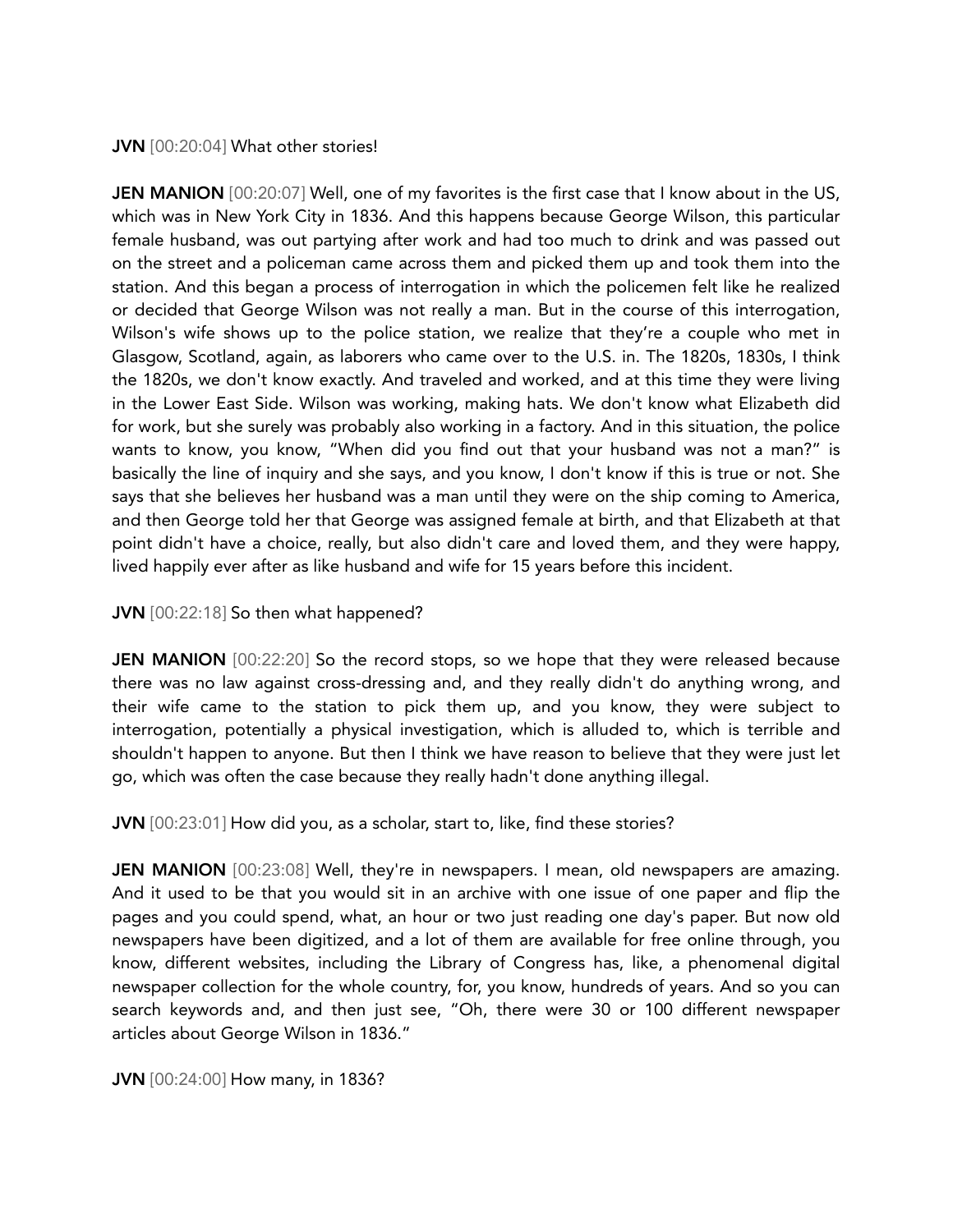#### JEN MANION [00:24:01] Oh, hundreds.

JVN [00:24:03] So this George Wilson story was everywhere.

**JEN MANION** [00:24:06] They were all, this is why it's so amazing, because it's not just that George Wilson got arrested and this happened. The local press reported on it. But then it was, like, exciting news.

JVN [00:24:18] But then it just stopped? And we have no idea what happened with one hundred and thirty something articles. Da fuck?! So they just was, like, "Oh, this happened," but then there is nothing of, like, at the end of the articles, was he still in jail?

**JEN MANION** [00:24:31] Yes.

**JVN** [00:24:32] So it didn't say that they let the wife take him home.

JEN MANION [00:24:34] No.

JVN [00:24:35] But there's no record in the press of them being flogged or something.

JEN MANION [00:24:39] Exactly, and you know, the, the actual police records for this time and court records haven't survived. So I went to the New York City archives to try to track down a different set of records that would verify some of this, and they just, they don't exist. So we really don't know.

JVN [00:25:01] So, the partners of the female husbands. I'm imagining that there would be, like, a spectrum of different type of people and like, you know, maybe, like, lovers' scorned. like, or like what? who were some of the stories of the people who these female husbands were married to?

JEN MANION [00:25:20] The female husbands their spouses didn't have like, you know, a similarly catchy category.

JVN [00:25:27] Sexy ladies from, like, the past?

JEN MANION [00:25:32] Sexy ladies from the past! I've been calling them queer wives.

JVN [00:25:35] Oh, yeah, queer wives. That's better.

**JEN MANION** [00:25:41] You know, people, people living at the time when they lived and, you know, want us to think that they were all straight women who were duped.

JVN [00:26:52] Oh, so no one was proud?!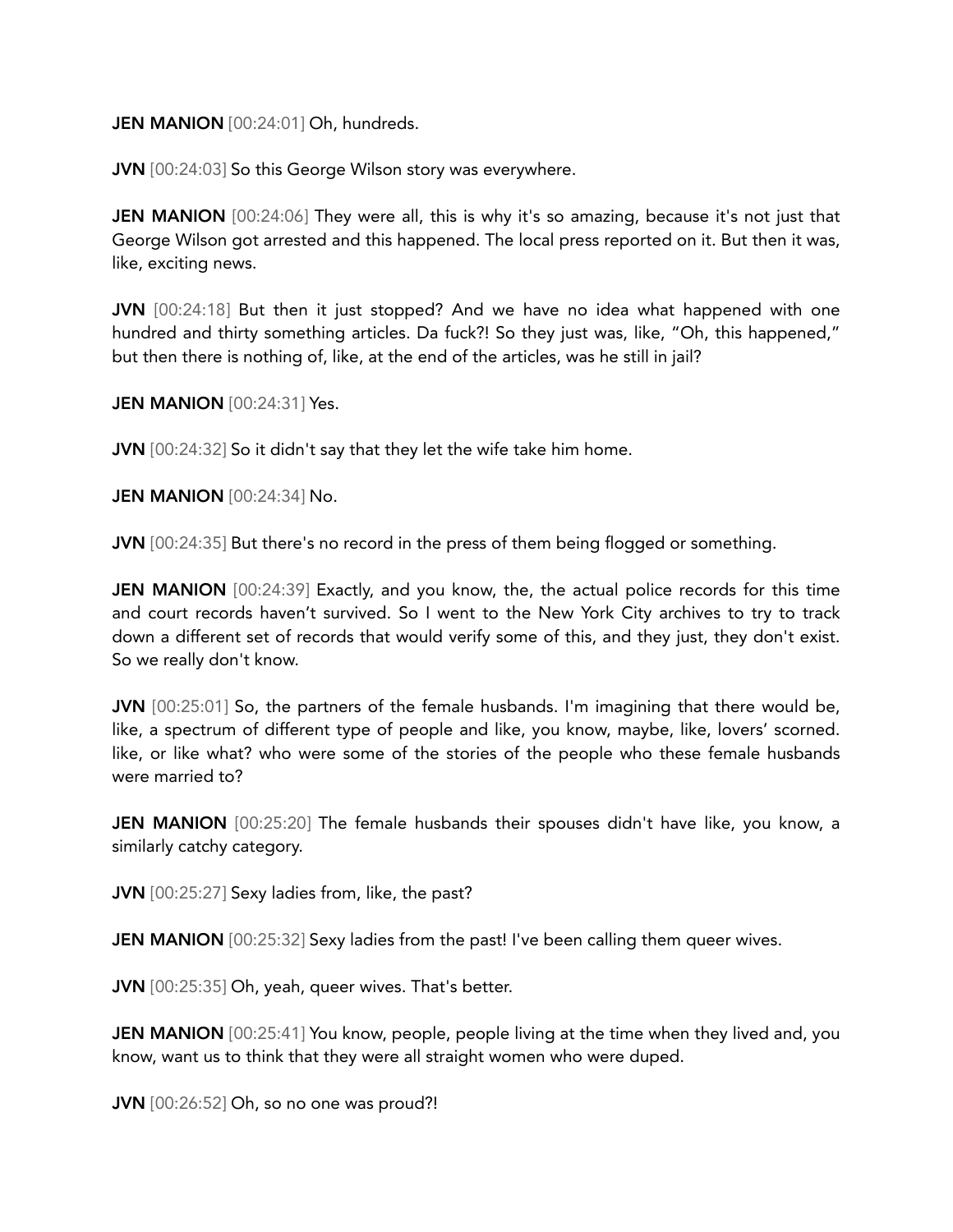JEN MANION [00:26:55] No, they definitely were proud, so I think James Howe's wife Mary was proud. They, they did this together, so there they were, both raised as girls and they decided to get married and they decided together that James would transition and live as a man, and they ran a pub for 30 years. [CROSSTALK] In partnership. So I think that's an example of a queer wife who said, "This is, I'm down for this. This is awesome. This is better than any life that I thought it was going to have." And, you know, so that's one example. Another example, a person called Miss Lewis from Syracuse. In 1856, she married Albert Guelph and her father hated the marriage and did not like Guelph and wanted to, you know, break them up and destroy it, and said he thought something was different about Guelph and, you know, reported them to the authorities. And, and Guelph got arrested and detained, and Miss Lewis was in prison every day visiting by their side. You know, "I love Albert. I'm their wife. You know, this is what I want, you know, stay out of my life, dad," you know, that kind of thing.

### JVN [00:27:17] Was he okay? Guelph?

**JEN MANION** [00:27:20] Well, Guelph was awesome because Guelph had maybe a little more resources than some of these other husbands and hired a lawyer who claimed, "There's no law against cross-dressing. So I have done nothing wrong and you have no basis for detaining me." And the judge agrees and says, "You're right, we can't continue for 90 days. The longest we can detain you is for 60 days," which was the common term used to detain vagrants and vagrancy charges were just thrown around like candy. So then they got released after 60 days.

JVN [00:28:57] And then did they, cause, cause at some point, masquerade laws do come into effect, at least in parts of the country.

JEN MANION [00:28:06] Yes. So they start. So I mean, but that was what's interesting. New York has one of the earliest ones, 1845. But what Guelph's lawyer proved in court was that even that law. That was not meant to apply to people cross-dressing, that was a reaction to the anti-rent protests and people who were masquerading in other ways over, you know, land and property disputes, that was never meant to apply to people like Guelph, and the judge agreed. Now as time goes on, judges don't agree with that, and they do apply it to other people who trans gender and cross-dress and, you know, ball culture and things like this in the late 19th century. Absolutely. But it is interesting that in the early years, there's just, you know, a feeling.

JVN [00:29:07] So this bigotry had to be weaponized and grown and developed.

JEN MANION [00:29:10] Absolutely.

JVN [00:29:12] But the bones have always been there. So that's really fascinating. What networks of community or solidarity did these individuals form or was there any like or were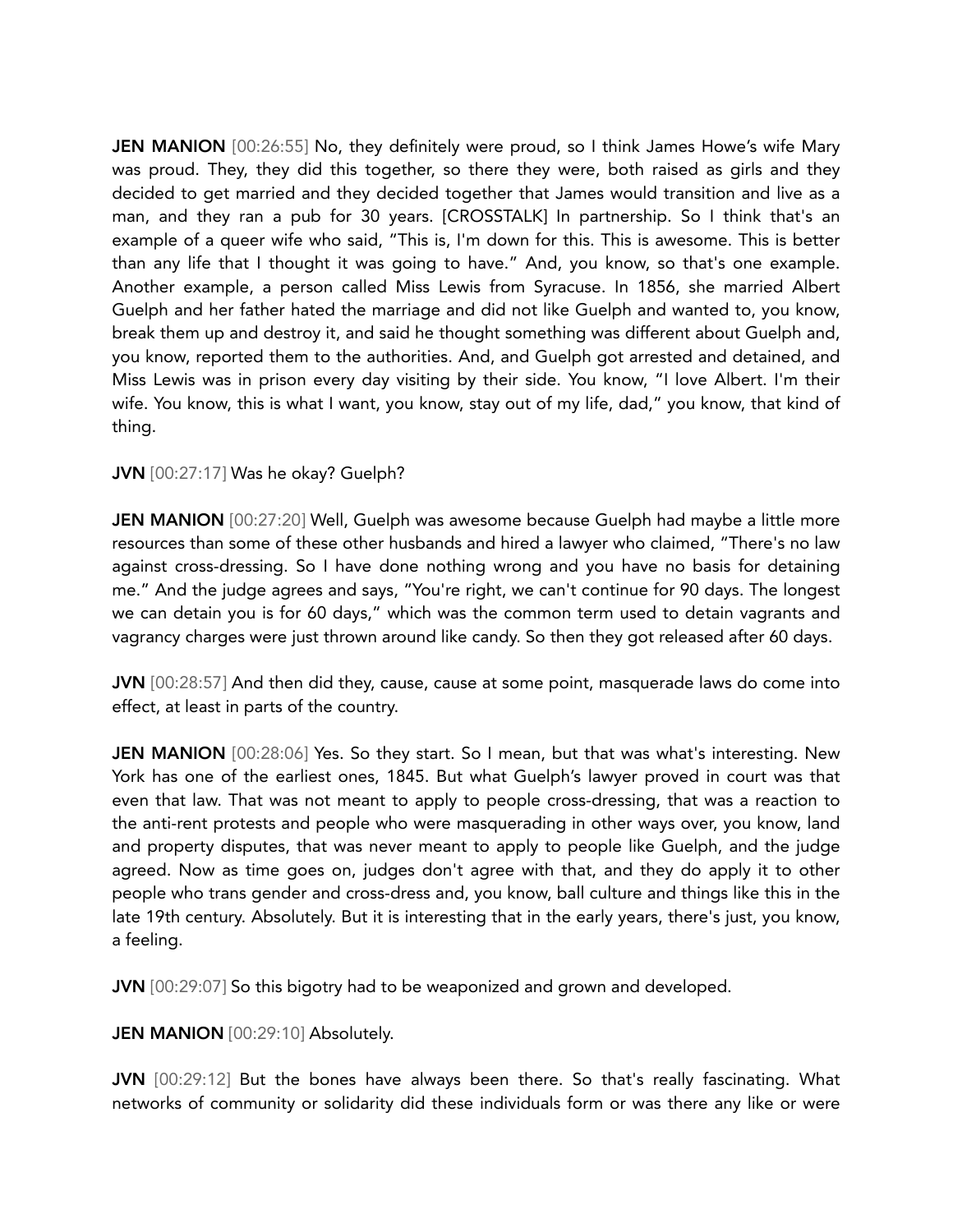those kind of whispers when people had read about it in the paper? Because I would also suppose that much like a bad Yelp review, like, a negative experience or a bad experience, like someone being outed or being caught or whatever, you know, outed, caught. I mean, that is what happened, but I just hate that it even has to be said like that. But it's like those ended up in the paper, but there's probably lots of. You know, community and like, there's probably like people that maybe just didn't get caught up in the law, maybe they just stayed out of trouble, and that's even another thing that's hard to document. They're going on because they didn't want to be found.

JEN MANION [00:30:00] I hope so, I believe so. You know, But you're right, I mean, we only learn about people because they're having a hard time and somebody has found them and doesn't want to let them live in peace. The only upside of that that I would say is you could imagine. I mean, I think about this, speak for myself because I found this, you know, this one story about Henry Stoke from 1838 was printed in the small town paper where I grew up, which was Pottsville, Pennsylvania. So it's a small, rural mining town that had just gotten established and just created a newspaper. And the story of Henry Stoke from, you know, thousands of miles away was in this: my little small town newspaper. And so I think, "Oh my God, I could read about this," you know, it's a terrible thing that happened to them, but that I could even as a kid in 1838, read about this and say, "Oh my God, there are other people like me. This is something that I could do." So even when they're negative stories, it still connects people and inspires people. And you can imagine if you live nearby or in that region that you could reach out to that person or that couple and form community.

JVN [00:31:21] Ah! OK wait, was there ever a story of, like, where the queer wife was also transing gender?

**JEN MANION** [00:31:32] So I don't have evidence of that. That is an accusation that gets thrown sometimes as a way to de-, ruin her credibility as well as her husband's. But I don't have evidence of that.

JVN [00:31:48] Nothing like a little bit of transmisogyny to sprinkle in the history of our queer wives. OK, I just wanted there to be some fierce, like, transing gender, like femme queens who are just like really giving like, I don't know, Jonathan, what is your problem today? OK, so then OK, when does the term female husband start to fall out of use?

JEN MANION [00:32:13] In the 20th century.

## JVN [00:32:14] Why?

JEN MANION [00:32:15] Early 20th century. So I think there are a lot of reasons. You know, it's really an 18th century term. So the fact that it carried on and was used for as long as it was is kind of remarkable. It was popular in the UK. It really peaked, you know, between 1820 and 1850. And then it gets picked up in the U.S. a little bit later. So 1870 to 1890. And the US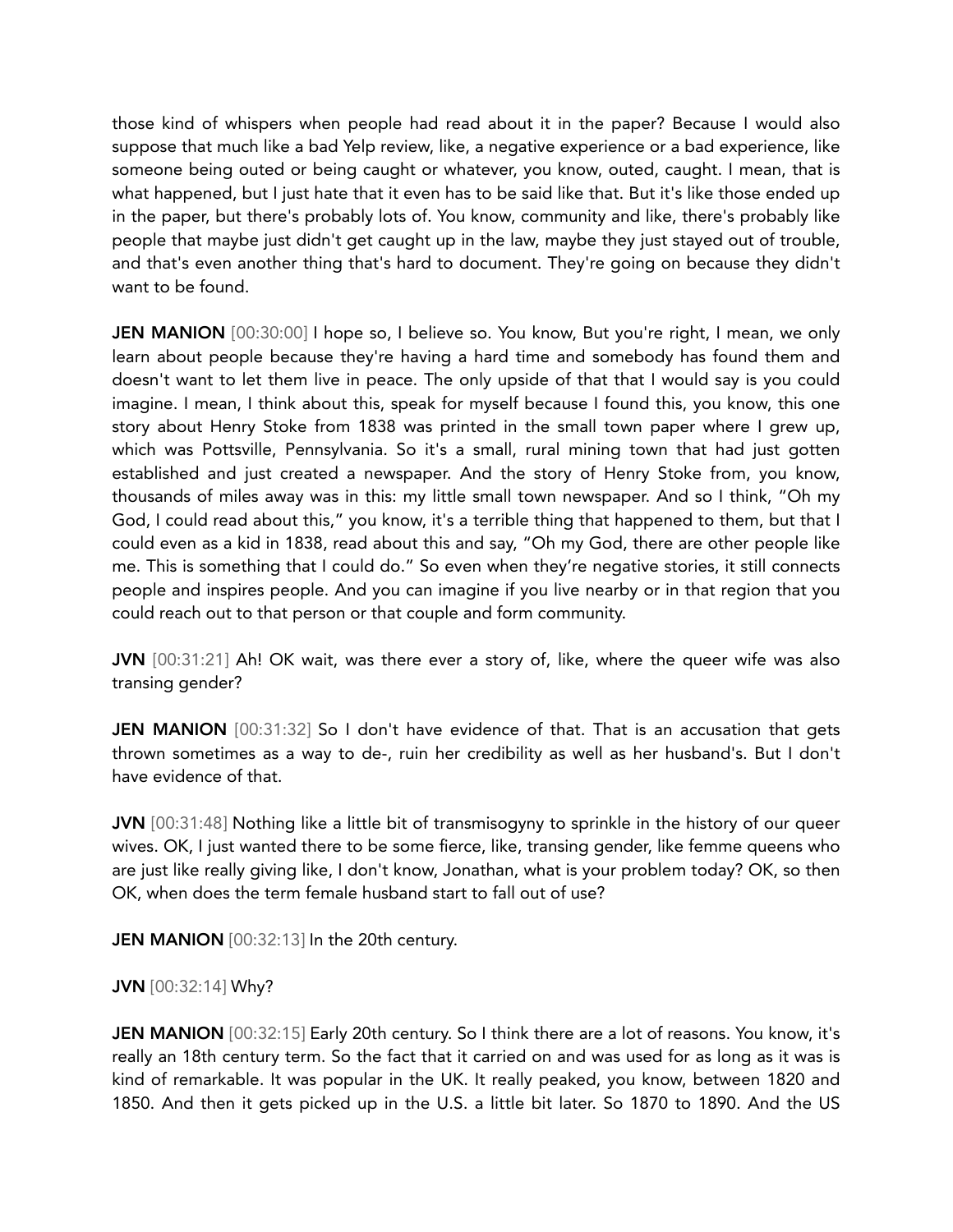press was never as in love with the female husbands as the UK was. The stories are shorter, they're meaner, they're less, less emphasis on gender. You know, like the UK, husbands really get celebrated. Like, "It's amazing that you were able to do this. This is really interesting. Wow." And, you know, by the late 19th century in the US, it's kind of there's, like, open hostility in these stories.

JVN [00:33:17] It's like pathologized and villainized.

JEN MANION [00:33:20] And they're basically like, "You're just women trying to do something that a woman is not supposed to do." So it sort of becomes used in that way. And then it's also used in a lot to refer to a lot of different kinds of people. So for the first 150 years it very solidly applied to a white worker who was assigned female, who transed gender, who lived as a man, and married a woman. Period. By the end of the 19th century, it's used to describe lesbians. It's used to describe feminine, cisgender men, and it's often caught up in conversations and reflections about same sex marriage. So it really kind of it starts to emphasize sex and not gender.

JVN [00:34:12] Mm hmm. Mm hmm. Mm hmm.

**JEN MANION** [00:34:18] So I think it just loses its meaning.

JVN [00:34:20] So then what is the significance of that shift? And then what terms and categories come into focus next to, like, diversify the bigotry, from the cishets? Or at least the people in power or whatever.

**JEN MANION** [00:34:32] Well, it really signals a critique and rejection of transing gender but more space for women to express gender in a wider range of ways. And so it does come out of this moment where there was some success for the women's movement and so women can wear pants, women can have access to education, women are getting closer and closer to the vote—

JVN [00:35:02] Well, white women.

JEN MANION [00:35:03] The white women. Yes. And so the terms that come after this are, well, you know, transvestite was a concept that circulated during this era and that was with a real emphasis on just cross-dressing.

JVN [00:35:27] That was also very popular when I was young. Like, I feel like transvestite was, like, very widely used in rural America in the 1980s, like, it was on TV shows. It was, like, that was, like, a very, like, common, derogatory word to, like, sling around to describe anything around like gender non-conformity or even, like, homosexuality, or, like, femme presenting homosexual people.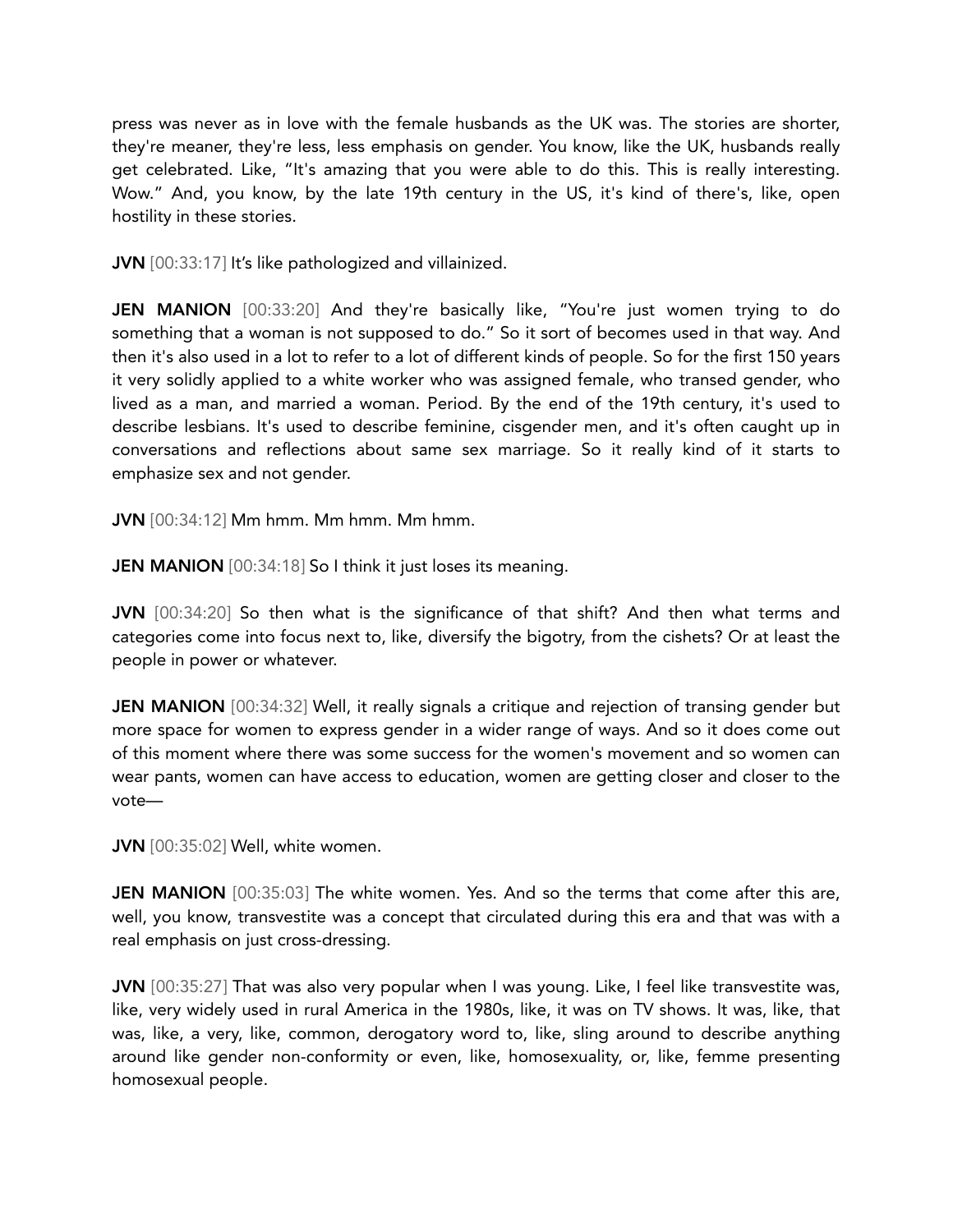**JEN MANION** [00:35:52] Were you able to see anything positive in it? Or was it always only derogatory?

JVN [00:35:57] No, it was always, like, you know, like, a Jerry Springer-type show or, like, it was always like, you know, sensationalized talk show thing that was very, like, you know, tokenizing and like, dehumanizing. Or it was, like, something that was, like, if I was dressing because I grew up, like always wanting to be in like evening gowns. And wanted to wear, like, my little girl cousins, like clothes and it was like, you know, "Don't be that like, you know, are you a transvestite?" Like that sort of thing? Like, so personally. And I'm like, it was just like a widely used word.

**JEN MANION** [00:36:34] Yeah, I think in modern times, it's been more used to people who are assigned male. Right. Because I think and because And partly again, because of, like, you know, feminism and just the way gender is policed, that there has been more space for people assigned female to express, you know, masculine gender and, you know, wear men's clothes and not be subjected to, you know, derogatory like harassment.

JVN [00:37:03] Which is, like, also misogyny, because it's, like, the, you know, male is, like, was considered the more powerful, like, fierce thing to be or whatever which is like, I don't understand. You know, and obviously this is before figure skating became so widespread, popular because like, I just, you know, for me coming like, how could you ever look at figures, like, gendered figure skating and think that being the guy was cooler? Like, no offense to male figure skaters, but like, just like the girls I like, all the cooler spins, the better outfits. It's like more graceful hands, like it's just much more fun. So, you know, I digress. But you know. Yeah. So just to say that, like, that's interesting that trans-, the reason why I brought that up is that like, you know, I was born in 1987. So knowing that, like, that the term transvestite starts to come up in the early 1900s, like that was still a term like, I mean, think it's even thrown around today and a lot of like rural, you know, us, it's just like, very like widely used mean absolutely is more typically referred to as people that are assigned male at birth and are, you know, more femme presenting in that way, which is why it was obviously, like, more in my world, you know? But what other terms do you have transvestite, what else?

JEN MANION [00:38:09] Well, homosexual, homosexual. So it's to be sexual and sexual inversion and homosexuality. [CROSSTALK] They, they come out of this era. And so those categories were really assigned to feminine men and masculine women. And so that's one reason why female husbands become less seen as trans figures and more seen as "sexual deviants." And as we know, I mean, that's the root of modern gay identity that hasn't, you know, changed very much. The other term, which is much more 19th century, which, thankfully, we've left behind is "Boston Marriages."

JVN [00:38:51] What's that?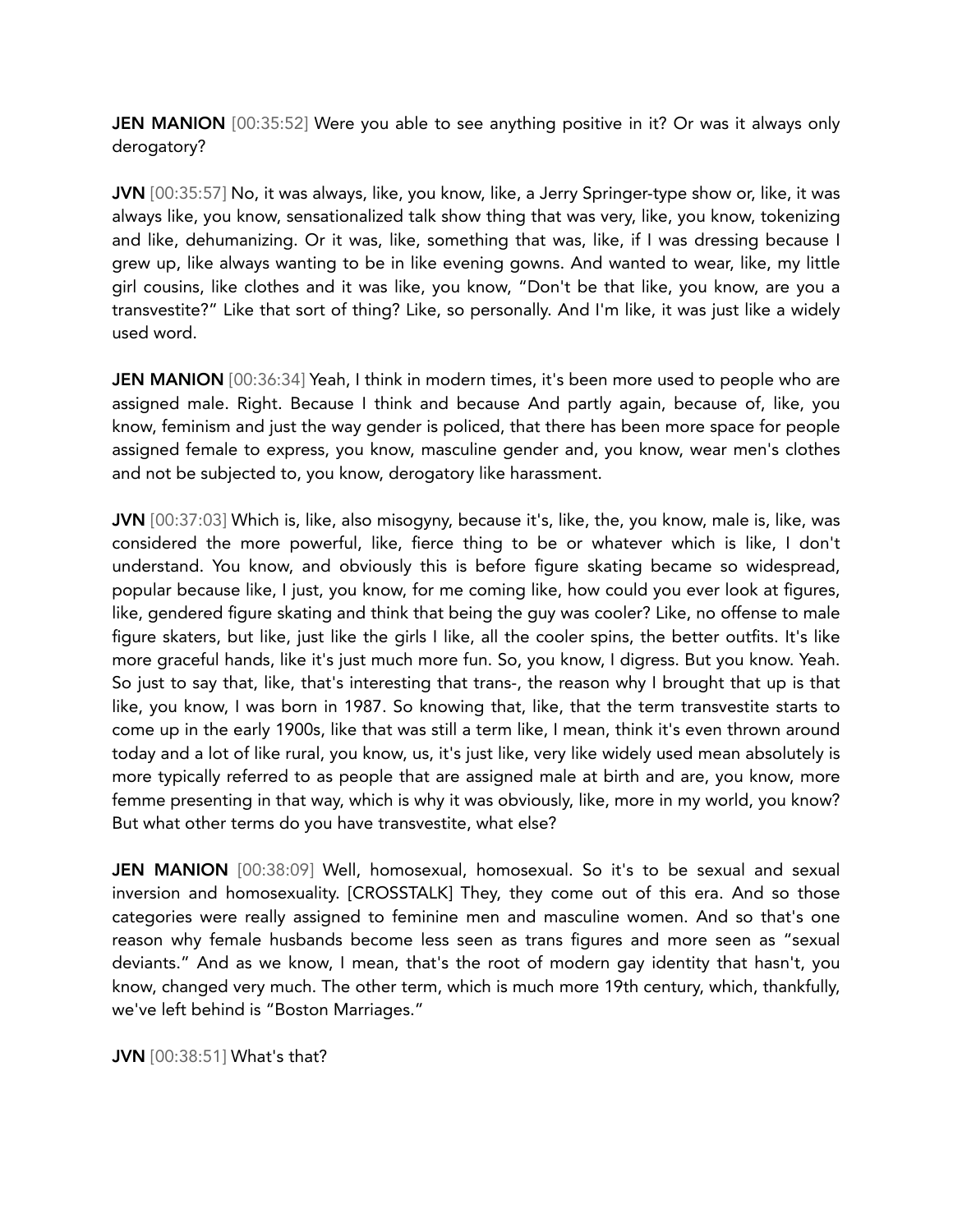**JEN MANION** [00:38:52] And so that's it's more of an upper middle and upper class, you know, white woman relationship where you're educated and you live together, and people you and you don't get legally married to anyone. And people would, of course, debate over what was really going on in these relationships. But it was a very socially acceptable category.

JVN [00:39:19] So when we think about the story of female husbands, how do female husbands start to pave the way for trans people today and how they're even perceived in the US and British society? And, I'm putting this all together, what that means for your chances of safety or, like, thriving in society.

**JEN MANION** [00:39:46] Well, people have always fought for gender freedom for themselves and others in the face of tremendous resistance and barriers and obstacles from family, from doctors, from policing authorities. "This is who we are and we're going to do it anyway." And so what you see from the 18th and 19th century stories about them, well, is that fact that people have been doing this for a very long time, that people can have loving relationships and friendships and be a part of a community. And it can all be awesome, you know, if people would just leave them alone. But then the other thing you see is that these– thinking through, you know, the relationship between sex and gender, you know, the idea that just because you're assigned to sex at birth, what does that have to do with the gender that you're going to embrace? And how are you going to express yourself as a teenager or as an adult?

Well, people have been thinking about that forever. You know, and these newspaper accounts to show the community trying to work through, "OK, well, how did they look? How did they dress? How did they act? Did anybody know was this, you know?" And they're just, they're, and in that process of trying to make sense of this couple, everyone who is reading about these stories is learning, "Oh my God, there's sex and gender aren't the same thing, right?" We can't, we shouldn't assume or force people to to live, you know, their gender expression in this one way just because they were assigned a certain sex at birth. And so when you realize that people have been having these conversations in these debates for hundreds of years and what we're doing right now is not new at all. I mean, it actually makes it seem absurd that this is even still a problem in some people's eyes, that trans people aren't just fully, you know, respected and affirmed in accessing health care and employment and identification and just allowed to go on our merry way. It makes modern people seem really retro and out of it and ignorant and, you know, ignorant of our history. Right? And just rigid in a way that even people in the past weren't necessarily.

JVN [00:42:18] So because so often the press has played a big role in, you know, bringing female husbands to the fore, as you know, a group and in society. And then, you know, sometimes playing a huge role in outing them. And then also because we were mentioning earlier that the US press and the British press covered them differently. How do you think that that compares to the contemporary media's focus on trans people today across the political spectrum?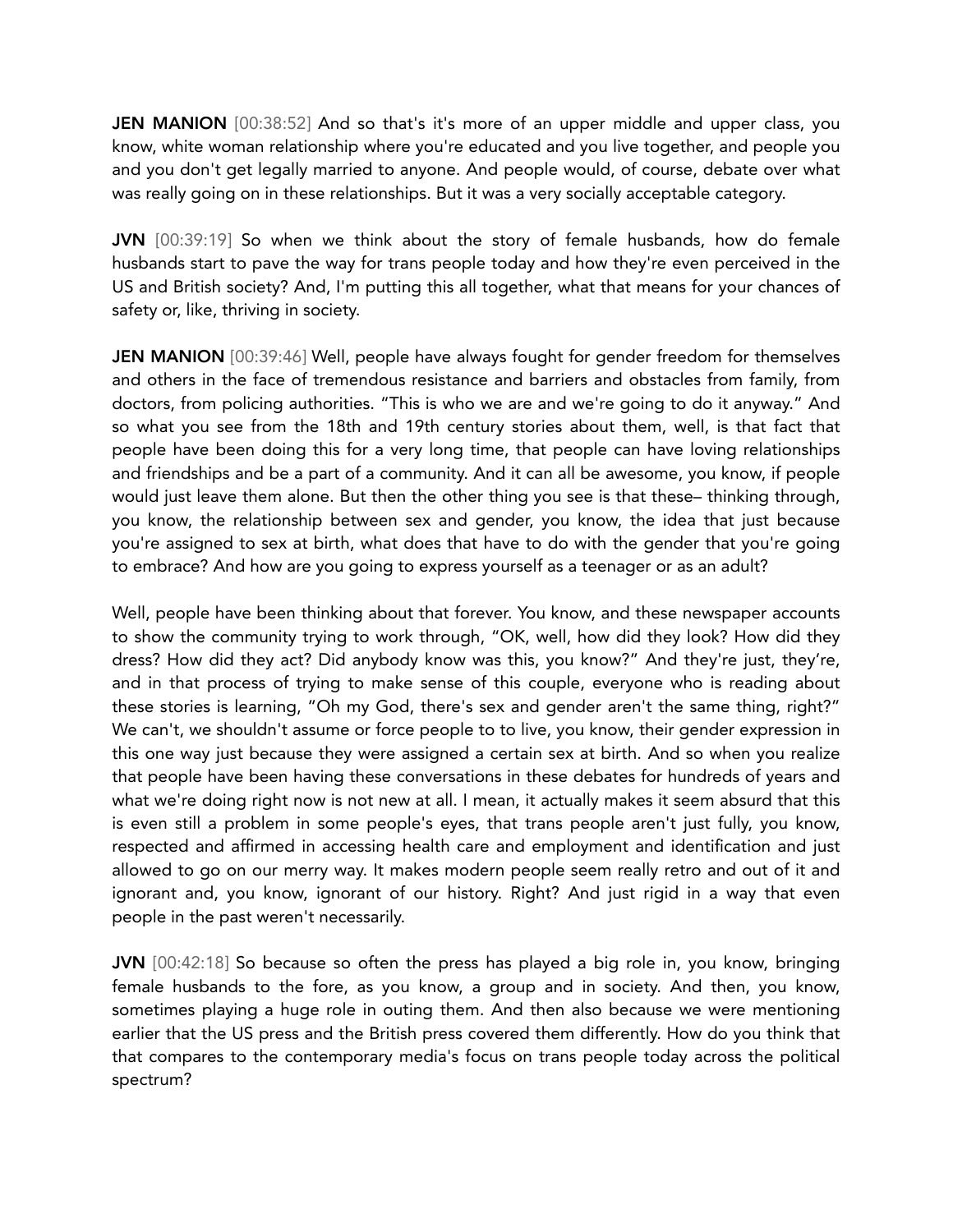JEN MANION [00:42:47] I think it's very similar. I mean, the press uses trans people for headlines in ways that are sometimes, as you mentioned about all the coverage of, you know, transvestites in your childhood, that are really mean and mocking and dehumanizing. And, you know, there's a market for that, I guess. And you know, at the same time, some press is really informative and respectful, and people can really get like a basic education about our community, individual needs, collective struggle. And so it's very important. And you know, it is a little bit ironic in this moment that the UK media establishment is just full on anti-trans. And really violent, unnecessary, ignorant ways. And yet, in my research, the UK press of the late 18th and early 19th century was really curious, really open minded and really saw that there was a difference between sex and gender. And for people who were otherwise, you know, law abiding citizens who had favorable references from their employers and their neighbors that they were, you know, respected.

JVN [00:44:18] Your research is so fascinating and you are so fascinating. What initially drew you to this type of research?

JEN MANION [00:44:27] Well, I fell in love with history in college, but there was so little queer and trans history at all in any of it. And so I carried a chip on my shoulder about that, and I think that was part of what propelled me to go to grad school and say, "You know, I'm going to write more queer and trans history because we're not represented enough in all the history books that we read," and also at that time, even just, you know, poor and working women, I felt like was another category of people that was really important and certainly reflected my life and my family. And that, you know, there's not enough history about them. And so that was what inspired my first project on the origins of the penitentiary, which is really about, you know, poor and working people who get harassed for being poor and put in prison and they're mostly Black and Irish.

So just the power of history to uncover and uplift and tell the stories of people who are really marginalized by society and don't necessarily have as many opportunities, rights, and resources as other people. That's been my driving force, and so the trans project certainly comes from that spirit as well, you know? But the other thing is that, you know, I taught the history of sexuality to college students for over a decade at that point. And we know that the creation of modern gay identity comes in this moment in the early 20th century when gender non-conformity gets fused with homosexuality. And I'm, like, "What about before then?" You know, like, so there's this moment where being a masculine woman means you're gay. What did they think of female masculinity before, you know, the 1890s? Like, because there is a lot of it. When you look at these old newspapers, there's a ton of it, like, people are transing gender left and right like crazy. And like, they weren't necessarily. There's no inherent stigma that says, "Oh, you were also homosexual," like, that got created later. And so I thought there's like a much richer, messier story of gender that is not about sexual orientation in the 18th and 19th century. So we need to know more about and that's where I found the female husbands.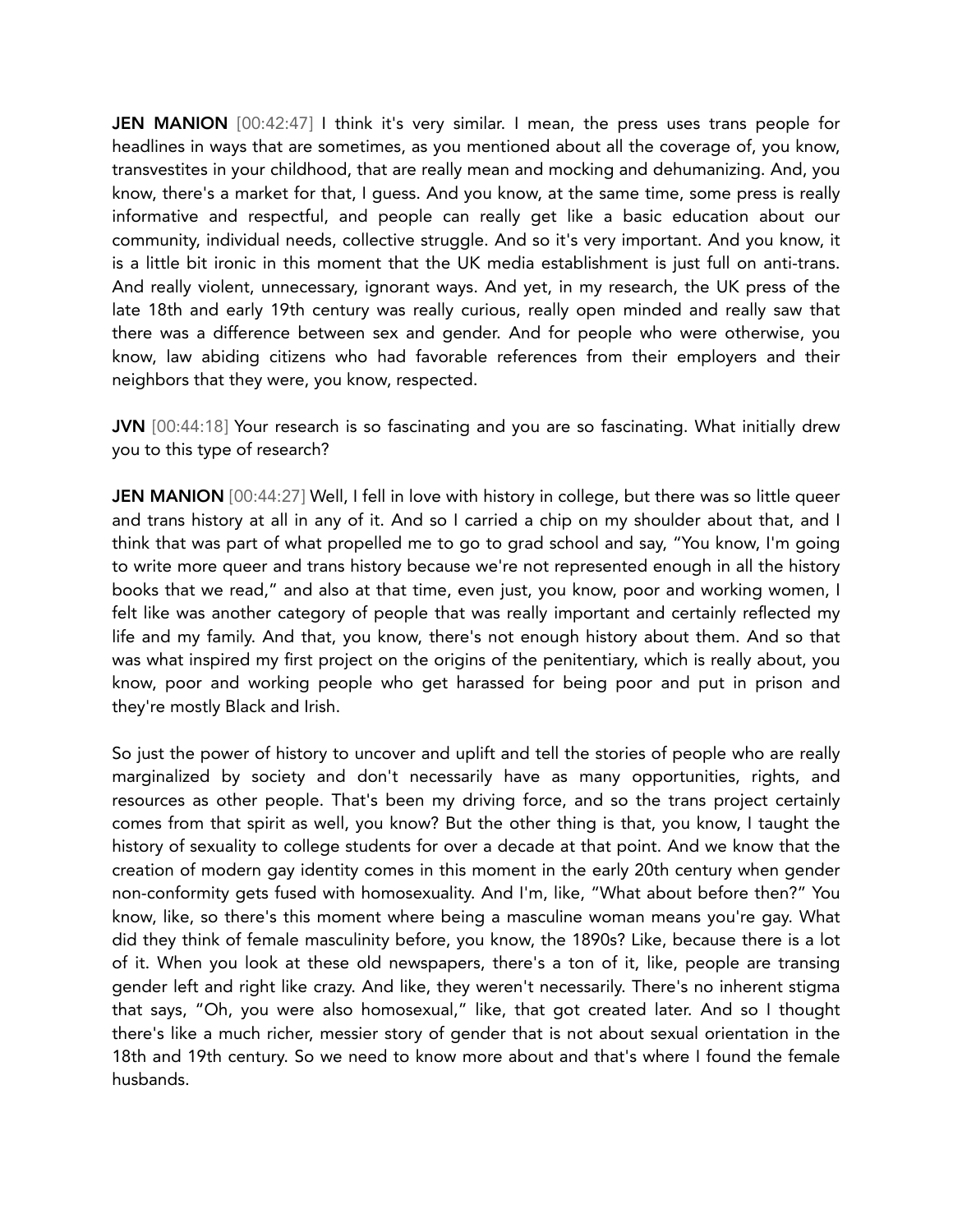JVN [00:46:59] Mm hmm. Was there ever anyone from that time who was, like, transing gender but was in, like, a cishet, like, relationship? Just, like, a soft butch straight lady who was married to a guy?

**JEN MANION** [00:47:11] So I think a lot of people and I think, you know, there's a handful of people who were soldiers and sailors who lived as men for a time and then stopped, you know, living fully as men and entered into straight marriages with men. And that's my big question is what did gender mean to them and their husband? Like, I don't buy this idea that, like, "I'm going to live as a man for five years and then and then it suddenly means nothing to me, and I'm just a totally normative, you know, cis woman" as if that never happened, which is how, you know, people have talked about, you know, their experiences.

JVN [00:47:53] Maybe they were bi, like, Maybe they were bi maybe or maybe they were married to, like, a gay man and they were both just, like, "Fuck whoever you want and let's just, like, at least share rent and stuff 'cause it's expensive out in these streets."

JEN MANION [00:48:03] Absolutely. [CROSSTALK] I would love for you if you could, like, fill in some of the details of these stories where we don't have records, I think you have really interesting takes on this.

JVN [00:48:13] I have a flair for it, honey, don't I? Yes.

JEN MANION [00:48:15] Yes, you do!

JVN [00:48:16] So do some listening to this. And they are just, like, obsessed. Can't get enough. Need a career change. What– or just, like, want to do it more as a hobby. Like what resources would you recommend for people that are hoping to learn more after listening to this episode?

**JEN MANION** [00:48:29] There is a tremendous resource called the Digital Transgender Archive. And a lot of newspaper articles, but then all different kinds of old timey records of trans organizations and individuals are digitized and online free for anyone to access. So that's a phenomenal resource. Um I love Albert Nobbs. This 2011 film that Glenn Close made, it captures, like, a trans masculine experience of this era, they're not actually a female husband, but there is another character in the film who I think could be described as a female husband. So this film, like, brings these kinds of stories to life in a richer way. I think that my book allows there's some amazing, you know, transgender history books: True Sex, Black On Both Sides, Histories of the Transgender Child. Transgender history. It's a really exciting area right now, you know, to read in and to do your own research as well.

JVN [00:49:43] So what's next for you and your research?